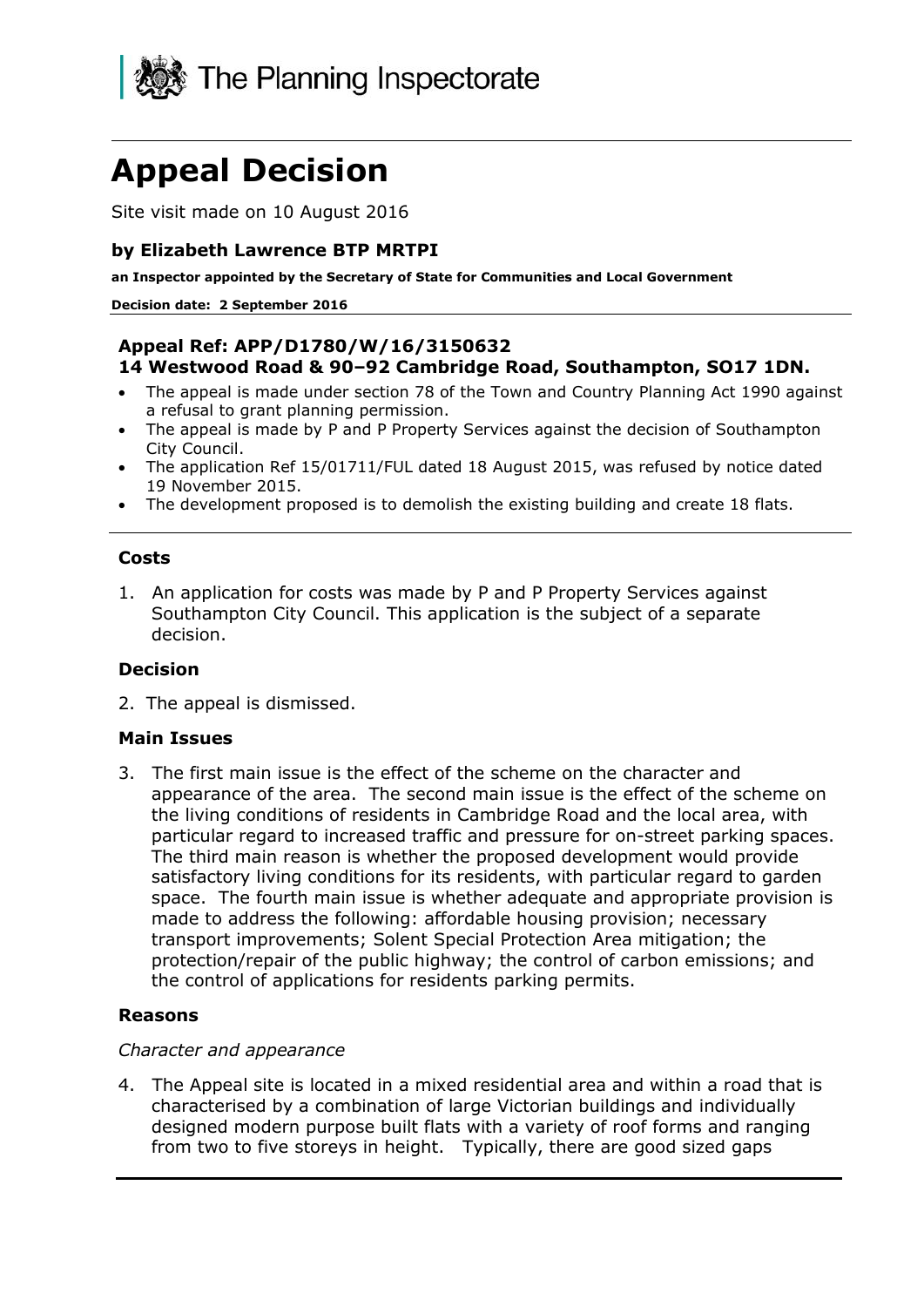between individual buildings and many of the buildings are partially screened by trees both within the highway and the front gardens.

- 5. These gaps and trees, together with the grass verges and other soft planting to the front of the buildings, soften the appearance of the built development and contribute to the spacious and sylvan character and appearance of the immediate area. They also contribute to the setting and form an attractive verdant approach to Southampton Common. Indeed whilst now largely out of date the Westwood Park Development Control Brief 1981 refers to the landscape setting of buildings and tree lined streets.
- 6. The Appeal site is situated between and opposite various purpose built flats developments which vary considerably in their design and appearance. Currently the site is occupied by a large Victorian villa, with a modern rear extension and a modern detached residential building which has access off Cambridge Road.
- 7. The existing villa is not statutorily or locally listed, although it is of some architectural and historic merit. Together with its spacious setting within the site the villa makes a positive contribution to the character and appearance of the street scene. No policies have been brought to my attention, which would prevent the replacement of this building on the Appeal site. The existing extension and the detached building to the rear of the villa have little architectural merit. Taking the site as a whole, together with its setting, in principle, there is no reason why the site could not be redeveloped for purpose built flats, provided any development complied with the prevailing planning policies and advice.
- 8. Collectively Policies SDP1, SDP7 and SDP9 of the City of Southampton Local Plan 2015 (Local Plan) require new development to respect the character and appearance of the area. It should contribute to the quality of the area and respect the scale, density, proportion and layout of existing buildings within the streetscape. The design of new buildings should be of a high quality and where appropriate new development should contribute to a complementary mix of uses. Policy CS13 of the City of Southampton Core Strategy 2015 (Core Strategy) has similar objectives.
- 9. In accordance with policy CS5 and the Public Transport Accessibility Level (PTAL) Map at Appendix 2 of the Core Strategy the site is located in an area where (medium) densities of between 50 and 100 dwellings per hectare can be acceptable. Policy CS16 seeks to provide a mix of housing and sets a target of 30% as family homes on sites of 10 or more dwellings. At the same time it states that there should not be a net loss in family dwellings.
- 10. These policies are consistent with the Council's Residential Design Guide Supplementary Planning Document 2006 (SPD). They are also consistent with the environmental role of sustainable development as set out in the National Planning Policy Framework (NPPF). It states that new development should reflect the identity of local surroundings and add to the overall quality of an area, whilst optimising the potential of a site to accommodate development.
- 11. In relation to design, there are a diverse range of building styles, sizes, heights and roof forms in Westwood Road. As consequence the proposed building would not look out of place within the street scene provided it respected the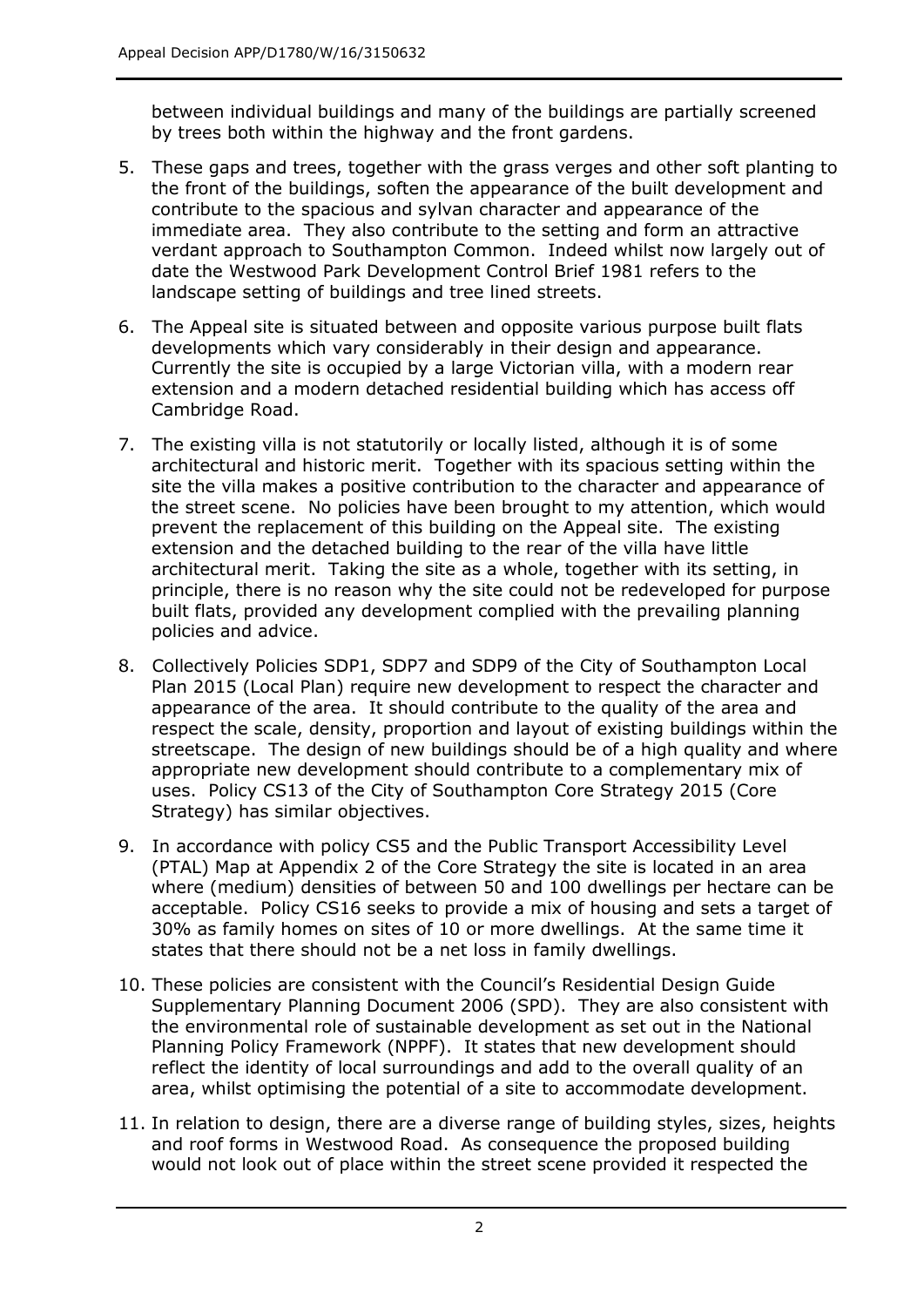overall spacious and verdant character and appearance of the street scene and its immediate setting. Whilst the blue finish of part of the rear elevation would result in the building appearing unduly prominent in views from Cambridge Road, this is a matter that could be dealt with by condition, as could the precise colour and texture of all other external materials.

- 12. The site is located within an area with a PTAL score of 3. Consequently the Appeal scheme, which has a density of 149 dwellings per hectare, exceeds the density levels set out in policy CS5 of the Core Strategy. However, as stated in policy CS5 of the Core Strategy, in assessing schemes factors including the need to protect and enhance the character of the neighbourhood; the quantity and quality of open space; accessibility and the efficient and effective use of land will be taken into account.
- 13. The proposed building would be five storeys in height and would be taller than the purpose built flats developments on either side. In itself the height of the proposed building would not be out of keeping with the locality, having regard to the varied heights of other buildings within Westwood Road. However, at its widest point the proposed building would project to within 1.5 metres of the side boundaries of the site and the gap between the proposed building and the existing building at 12 Westwood Road would in parts be less than three metres. Due to the combined height and depth of the proposed building, together with its proximity to No.12 the relationship between the two buildings would appear cramped.
- 14. The proposed bin store, parking and access area to the front of the site would project almost up to the front boundary of the site, leaving verges of one metre or less for soft planting. To the sides of the bin store and access there would be gaps of between 0.5 and 1.5 metres. The grass gaps between the hard surfaced areas and the windows/doors serving the ground and first floor flats would range between just four and six metres.
- 15. As a consequence the front of the site would be dominated by hard surfacing and parked cars, the situation being exacerbated by the prominent siting of the proposed bin store. Taking into account the need to provide some on-site communal open space and to provide open outlooks for the occupants of the proposed flats there would be little room available to provide soft landscaping and tree planting on the site.
- 16. It is noted that concern was raised by the City Design Group Leader relating to the in adequate level of soft landscaping at the front of the site, in relation to the layout plan originally submitted with the application. With the current substitute plan the opportunity for soft landscaping across the frontage of the site is materially reduced. There would be insufficient room for a meaningful soft planting scheme, including replacement trees of various stature and significance.
- 17. This includes space for the suitable replacement of the existing Ash Tree, which is the subject of a Tree Preservation Order. This is a large mature tree which makes a material contribution to the character and appearance of the locality and reflects the significant stature of many of the trees within Westwood Road.
- 18. Similarly, to the rear of the proposed building there would be little room for a meaningful soft landscaped scheme, without impacting on the level of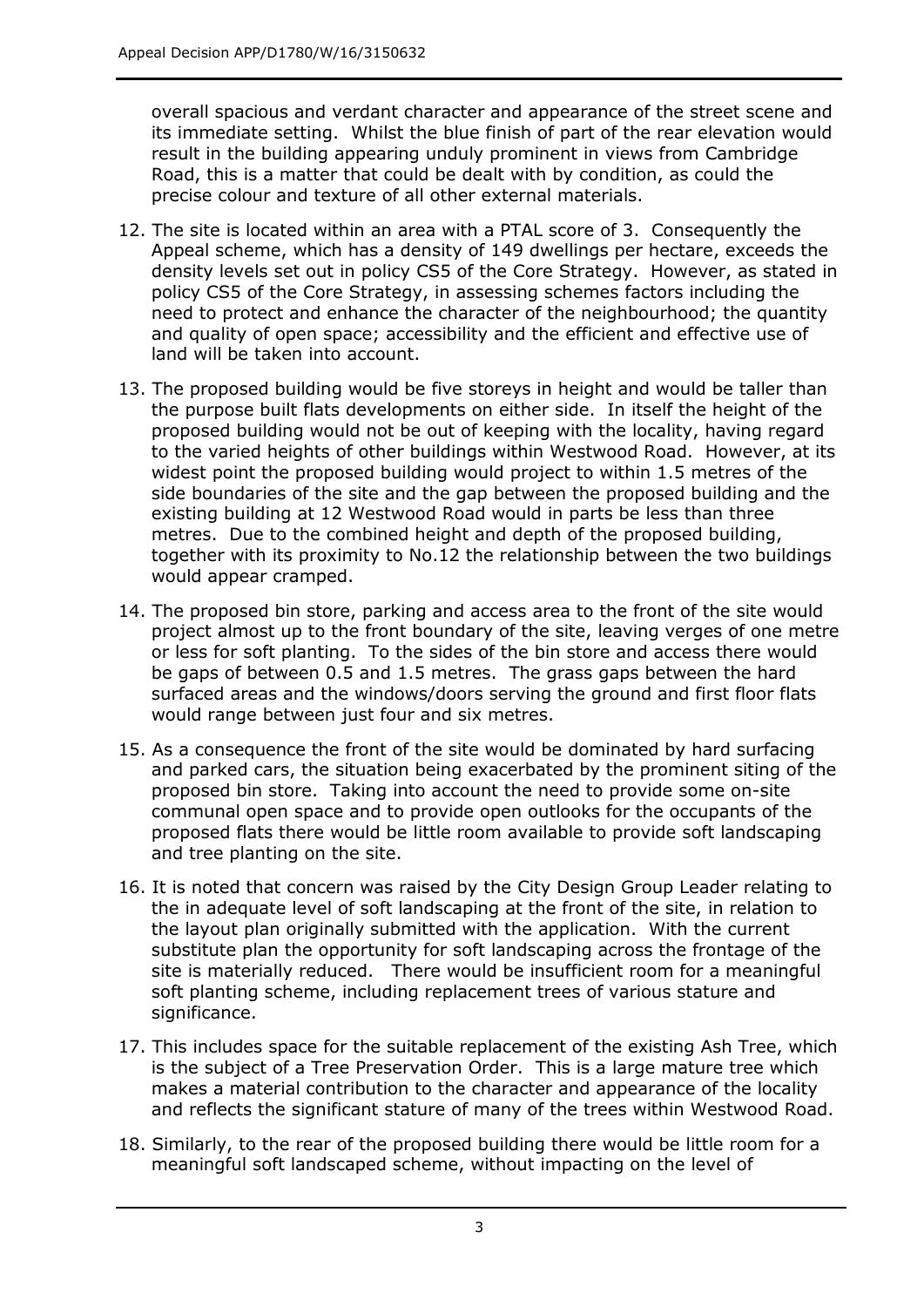communal garden area available for residents. The rear of the site would be dominated by hard surfacing, parking and a prominently sited cycle store.

- 19. For these reasons the proposed building would appear unduly cramped, prominent and stark within the street scene and the rear garden environment. The overall development would be visually over-intensive and would seriously and unacceptably undermine the prevailing spacious and verdant character and appearance of Westwood Road and the area. The harm that would be caused to the character and appearance of the area would outweigh the benefits of providing 18 two and three bedroom flats on this site.
- 20. I conclude on the first main issue that the proposal would unacceptably harm the character and appearance of the area. It would therefore conflict with policies SDP1, SDP7 and SDP9 of the Local Plan, policies CS5, CS13, CS16 of the Core Strategy, the SPD and the NPPF.

### *Living conditions of existing residents*

- 21. Amongst other things policies SDP1 of the Local Plan, policies CS18 and CS19 of the Core Strategy and the NPPF seek to protect and where possible enhance urban areas and the living conditions of existing and future residents where possible. Patterns and forms of development that reduce the need to travel are promoted, as is making the best use of existing infrastructure. Provision for parking should reflect the needs arising from the development, having regard to the location and accessibility of the site.
- 22. In accordance with the Council's adopted Parking Standards Supplementary Planning Document 2011 (PSSPD) the maximum on-site parking provision for a new two/three bedroom dwelling is two spaces. The proposal makes provision for 18 on-site parking spaces which is some 50% below the maximum permitted.
- 23. This is consistent with the on-site parking provision found acceptable for the flats scheme at 11 Westwood Road and is in excess of the on-site parking permitted in relation to a similar flats scheme approved on the Appeal site in 2009. Although material, I give these decisions limited weight. This is because the site at 11 Westwood Road does not adjoin a residents parking zone and the Appeal scheme needs to be assessed having regard to the prevailing planning policies and advice and not those which existed in 2009.
- 24. As pointed out in the Officer's report the site is located within 800 metres of Portswood District Centre and less than 200 metres from a high accessibility bus corridor. In addition, 20 secure cycle storage spaces are provided, which exceeds the minimum cycle storage standard set out in the PSSPD. The evening and daytime parking stress surveys undertaken by the Appellant clearly indicate that on street parking in the vicinity of the Appeal site has spare capacity.
- 25. Having regard to the size of the proposed rear parking area the likely number of vehicles accessing and exiting it would result in a material increase in traffic along Cambridge Road. However, vehicle speeds are necessarily slow along this road and drivers accessing and exiting the proposed car park would not need to turn their vehicles within the road, which is a public highway. Any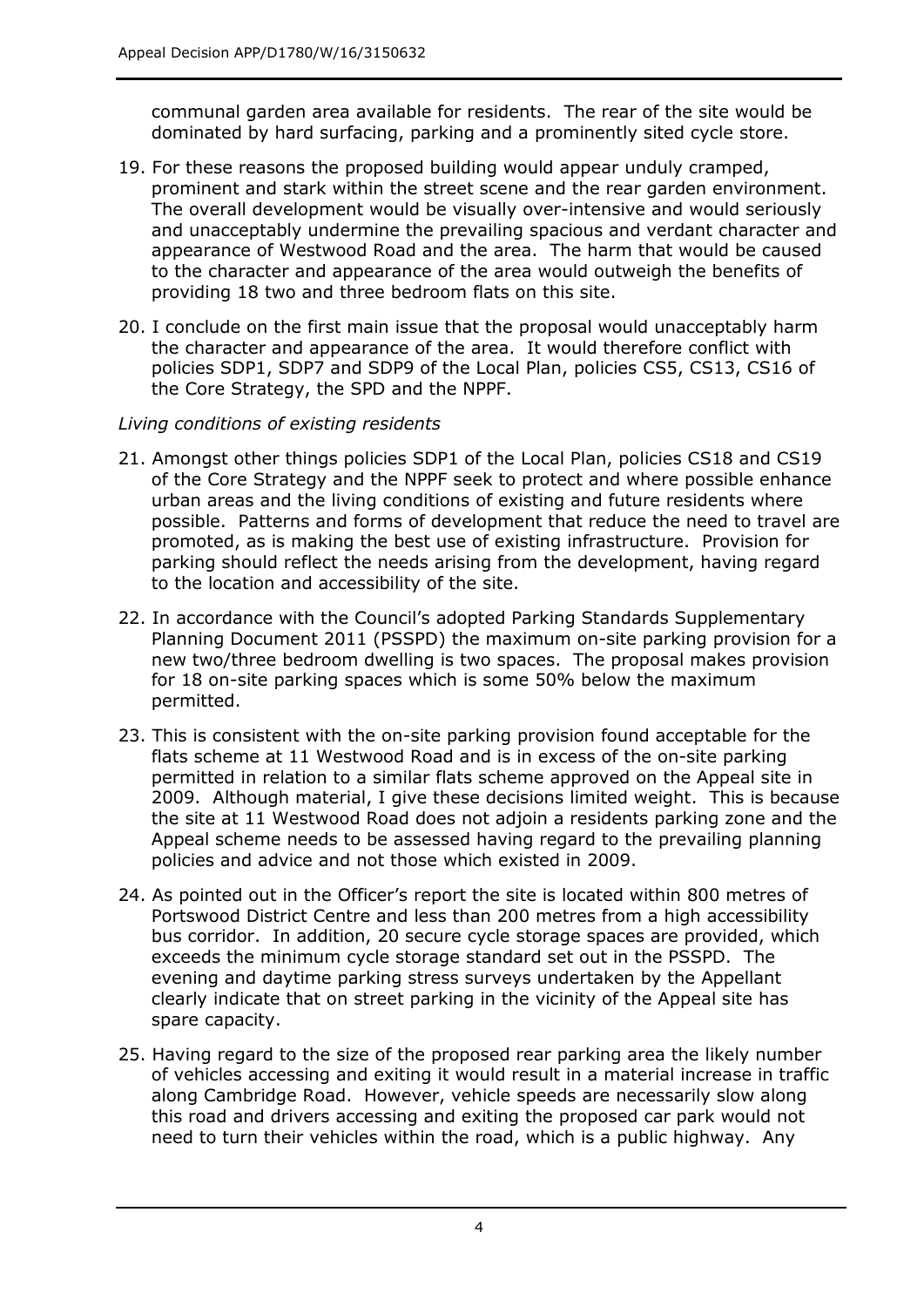emergency or servicing vehicles could access the site from Westwood Road, which is a wide through road.

- 26. Notwithstanding this, having regard to the number and size of the flats proposed, together with the limited number of on-site parking spaces, the scheme would be highly likely to generate additional demand for on-street parking in the locality. This is irrespective of whether or not car ownership levels are relatively low in this part of the city.
- 27. This could potentially result in inconvenience, congestion and associated noise and disturbance for residents along Cambridge Road and the adjacent roads to the south. Both two way traffic and on street turning along Cambridge Road is constrained and the streets to the south experience some congestion resulting from on-street parking.
- 28. However, Cambridge Road and the adjacent roads to the south are subject to residents on-street parking controls. The Council has confirmed that it is the Council's procedure to not issue car parking permits to new residential development. As a consequence the additional demand for daytime on-street parking which would result from the proposed development would not have a material impact on the living conditions of the residents of those roads.
- 29. As demonstrated by the parking stress surveys, ample on-street parking spaces are available in Westwood Road at night. Such spaces are both convenient and readily accessible for occupants of/visitors to the proposed flats. Conversely fewer on-street parking spaces are available in Cambridge Road and the roads to the south at night. This, together with the restricted width of the roads and the constraints imposed by the residents parking zone would make these roads less attractive for parking at night.
- 30. Finally, the Council has commented that the daytime on-street parking stress survey includes roads which are subject to residents parking permits. This serves to highlight that the occupants of the proposed flats would not impact on their availability for existing residents. As such the inclusion of these roads in the daytime survey was appropriate when assessing the impact of the scheme on the living conditions of existing residents.
- 31. For these reasons I conclude on the second main issue that the scheme would not materially or unacceptably harm the living conditions of the existing residents in Cambridge Road and the local area. In this respect the scheme would comply with policies SDP1 of the Local Plan, policies CS18 and CS19 of the Core Strategy, the PSSPD and the NPPF.

### *Living conditions of proposed residents*

- 32. The proposed 2.No. three bedroom flats on the fourth floor would each have direct access to their own private roof terraces, which would all exceed 20m2. These terraces would provide suitable private amenity space for the occupiers of those flats.
- 33. The flats on the first, second and third floors would each have access to 3m2 private balconies. In addition, they would have access to the communal garden areas on the ground floor. However, much of this communal garden space is in close proximity to the living room and bedroom windows of the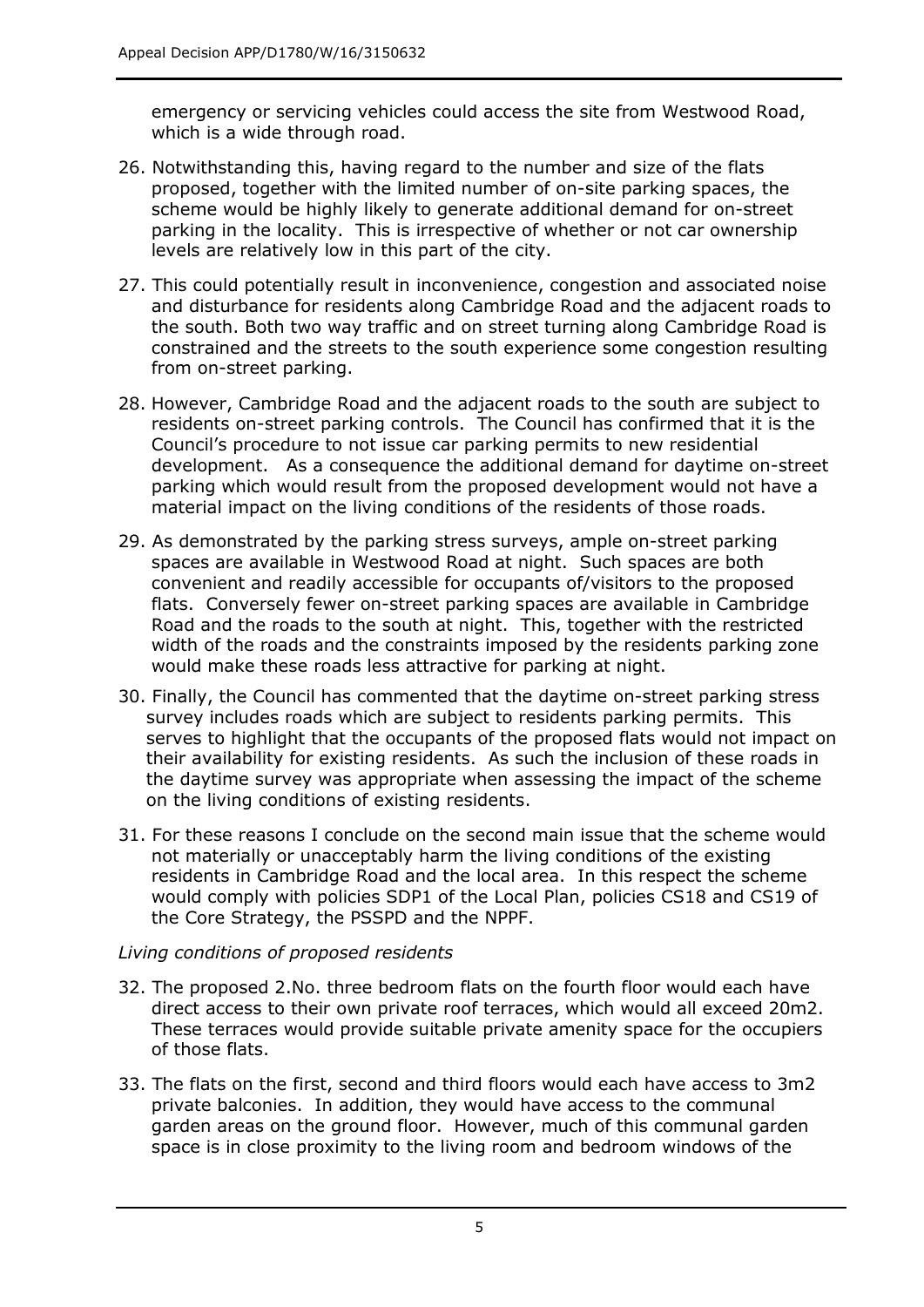ground floor flats and the parking spaces. As a result its quality would be poor, other than for use by the occupants of the ground floor flats. The shortcomings of the communal garden areas for the upper floor residents serve to highlight the cramped and over-developed nature of the proposed scheme.

- 34. To some extent the shortcomings of the quantity and quality of garden space for the occupants of the first, second and third floor flats would be compensated for by the close proximity Southampton Common. However, public open space is not the same as private open space and in particular residents of the proposed family sized flats should have satisfactory access to private/private communal open space.
- 35. I conclude on the third main issue that the proposed scheme would fail to provide satisfactory living conditions for it occupiers and would thus conflict with policy SDP1 of the Local Plan, policy CS18 of the Core Strategy and the NPPF.

## *Unilateral Undertaking*

- 36. The submitted two part Unilateral Undertaking aims to secure financial contributions towards meeting various needs and mitigating the impact of the proposed development.
- 37. The need for a highway condition survey and a Carbon Offset Fund are clearly and adequately set out in the Council's Statement of Case and appropriately provided for in the Unilateral Undertaking. As such they would accord with the provisions of Regulation 122 of the Community Infrastructure Levy Regulations 2010 and the tests for planning set out in the NPPF.
- 38. Regarding affordable housing and viability the Council has stated that normally the proposed development would be required to make provision for three affordable housing units. However, in accordance with the views of the District Valuation Service, the Council accepts that this would affect the viability of the scheme.
- 39. I have no reason to disagree with the conclusions of the District Valuation Office, which are justified in the letter prepared by DVS Property Services dated 7 December 2015. It sets out a requirement for a financial contribution of £23,152.00 to meet various S106 requirements along with a requirement for the viability of the scheme to be reassessed if it is not delivered within a certain timescale.
- 40. The specific requirement in relation to the Solent Disturbance Mitigation Project and the nature of the necessary highway works are set out in the Council's Statement of Case and appear both reasonable and justified. However, the Council has not assessed the additional highway infrastructure contribution it is now seeking in relation to viability. Therefore the additional contribution has not been justified. It would also appear that the Appellant's financial contribution towards the Solent Disturbance Mitigation Project is excessive.
- 41. Overall I find that the highway contribution set out in the Unilateral Undertaking would be fairly and reasonably related to the development proposed and that it passes the statutory tests. Whilst higher than necessary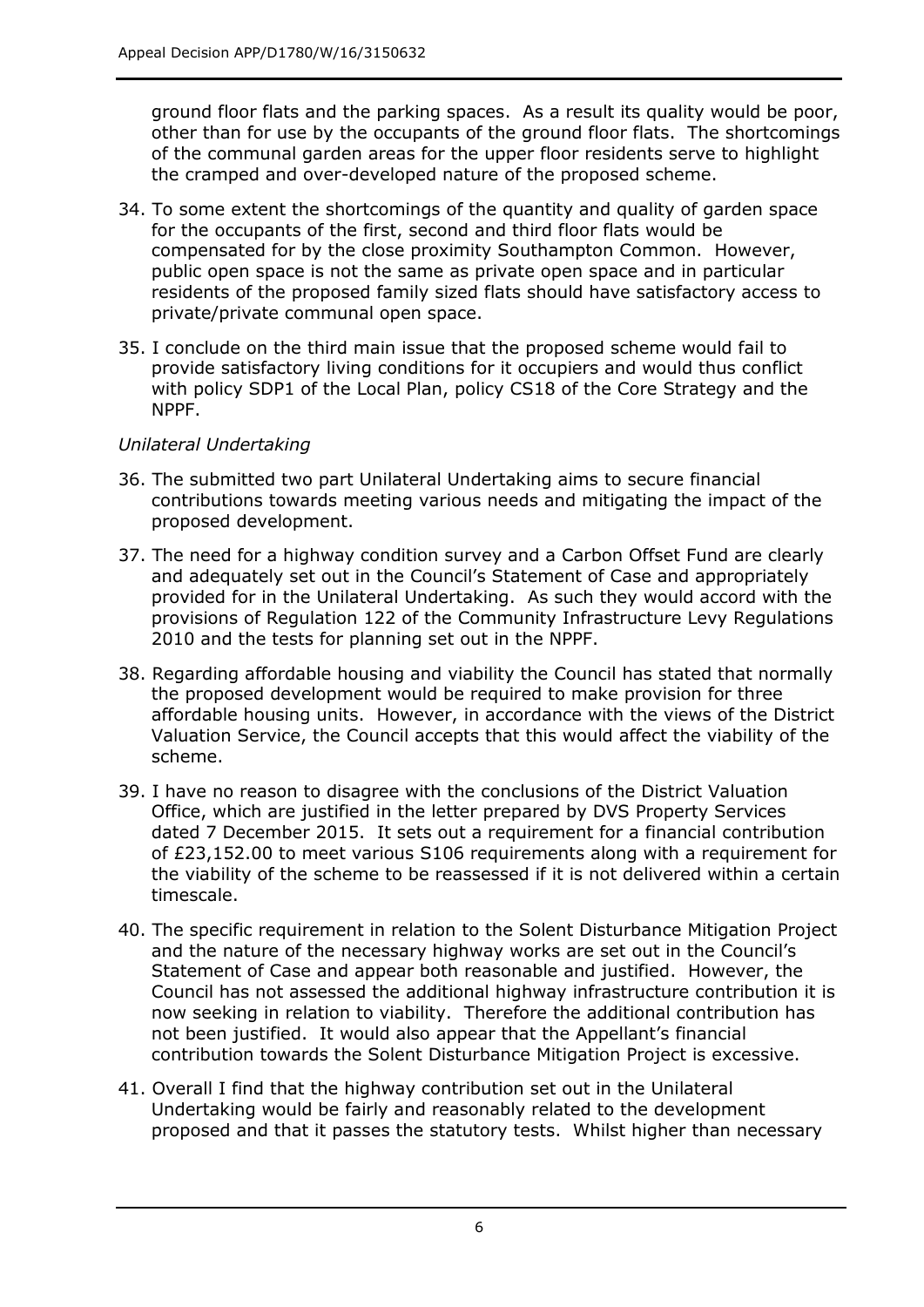the proposed Solent Disturbance Mitigation Project contribution would not amount to a reason for dismissing this Appeal.

- 42. As stated above, the Council has commented that its procedure is to not issue car parking permits to new residential developments. The Council has failed to demonstrate that it is necessary to also impose a covenant which would restrict access to parking permits on the Appeal building, which is located outside residents parking zones. As such I find that this aspect of the Unilateral Undertaking would fail the tests of need and reasonableness as set out in the NPPF.
- 43. The submitted Unilateral Undertaking allows for a review of the scheme's viability if the scheme is not completed within 24 months. It does not however set out the form and consequences of any viability review and so it is unclear what any such review would achieve. As such the Unilateral Undertaking does not secure its objective in the public interest.
- 44. In addition to the concerns I have regarding some matters included in the Unilateral Undertaking, I have some concerns about the execution of the document itself and thus whether or not the Council could rely on it to secure the contributions/obligations. For example neither of the two signed documents is dated and, other than the Title Plan Reference 12727, no copies of the title documents have been submitted.
- 45. Finally, the concerns expressed by the Appellant regarding difficulties in obtaining information from the Council regarding various contributions for inclusion in the Unilateral Undertaking are noted. However, they are not material to the acceptability of otherwise of the submitted Unilateral Undertaking.
- 46. As I intend to dismiss the Appeal for other reasons, I have not pursued these matters further with the main parties. Nonetheless, as it stands, and for the reason set out above, I am not satisfied that the submitted Unilateral Undertaking would make adequate provision for an appropriate viability review and the additional infrastructure to meet the needs arising from the development in accordance with policies CS15, CS18, CS19, CS20 and CS22, CS25 of the Core Strategy, policy SDP1 of the Local Plan the Council's Developer Contributions SDP the Conservation of habitats and Species Regulations 2010 and the NPPF.

## *Other matters*

- 47. The windows in the side elevations of the proposed flats would be secondary and as such could be obscure glazed and have restricted opening. This could be secured through the imposition of a condition and would ensure that the proposal did not result in a material loss of privacy for the occupants of the adjacent buildings.
- 48. The separation distances between the proposed building and the habitable windows in the adjacent buildings are sufficient to ensure the scheme would not have an unacceptable impact on the living conditions of existing residents due to loss of daylight or sunlight. It is acknowledged that the proposed building would have an enclosing impact on the outlook from various windows at Kerrigan Court. However, a gap of at least 5.4 metres would be maintained